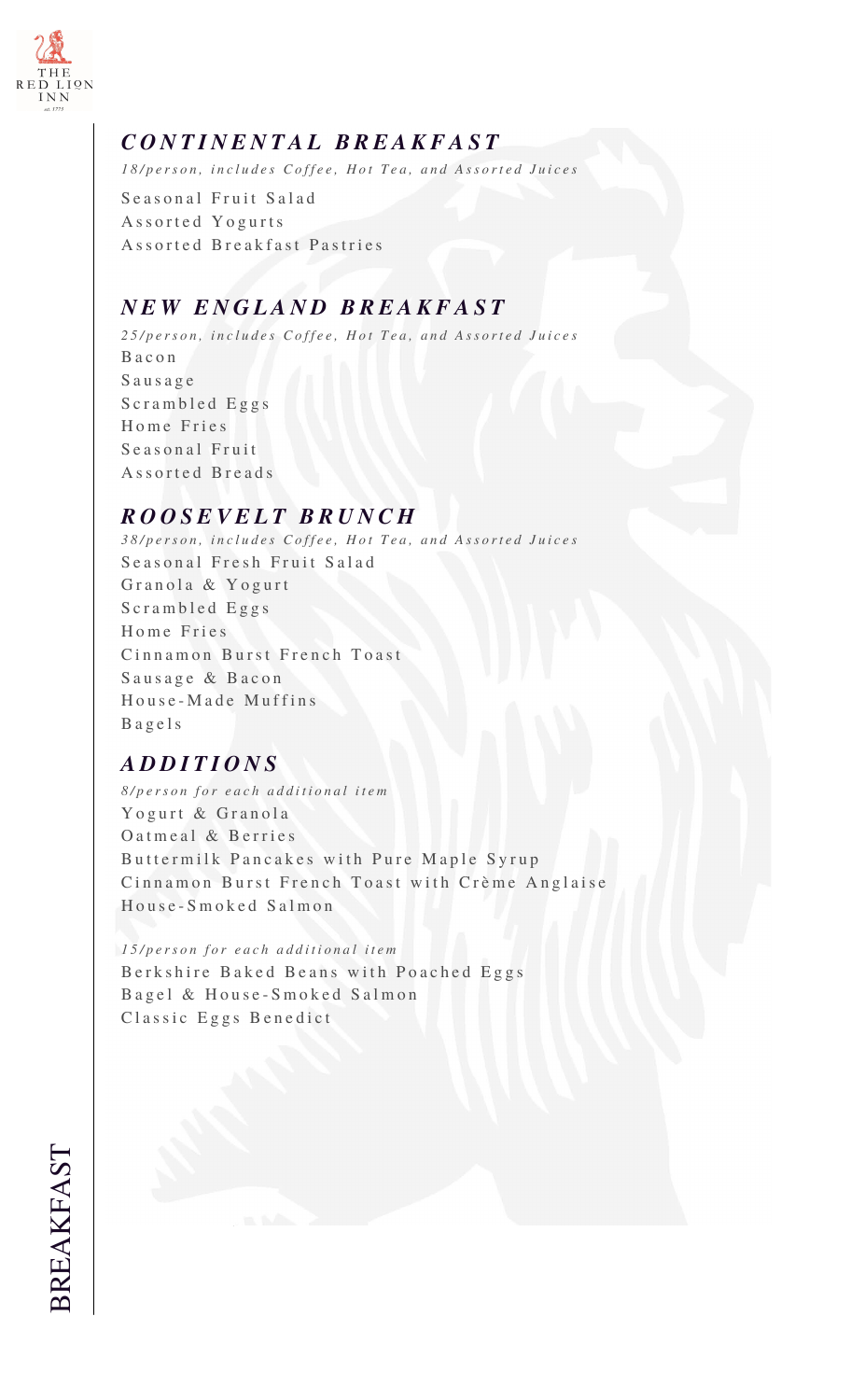

#### *H E A L T H Y O N - T H E - G O*

*1 2 / p e r s o n* Seasonal Whole Fruit Assorted Granola Bars

#### *C I D E R & D O N U T S*

1 2 */ p e r s o n* Apple Cider Donuts Hot & Cold Apple Cider

## *N A N C Y ' S B R E A K*

*1 5 / p e r s o n* Assorted Crudité Chickpea Hummus NY Flatbreads

#### *C I N E M A*

*1 5 / p e r s o n* P o p c o r n Pretzels Assorted Candy Bars

#### *C O O K I E & B R O W N I E S*

5 */ p e r s o n* Assorted Cookies & Brownies

#### *A D D I T I O N S*

*5 / p e r s o n p e r a d d i t i o n a l i t e m*

Whole Fruit Fruit Skewers C o o k i e s B r o w n i e s

#### *B E V E R A G E S*

Saratoga Springs Bottled, Water Still or Sparkling Assorted Sodas Coffee, Regular or Decaf

8 / e a c h 4 / e a c h 1 8 / p o t 6 0 / g a l l o n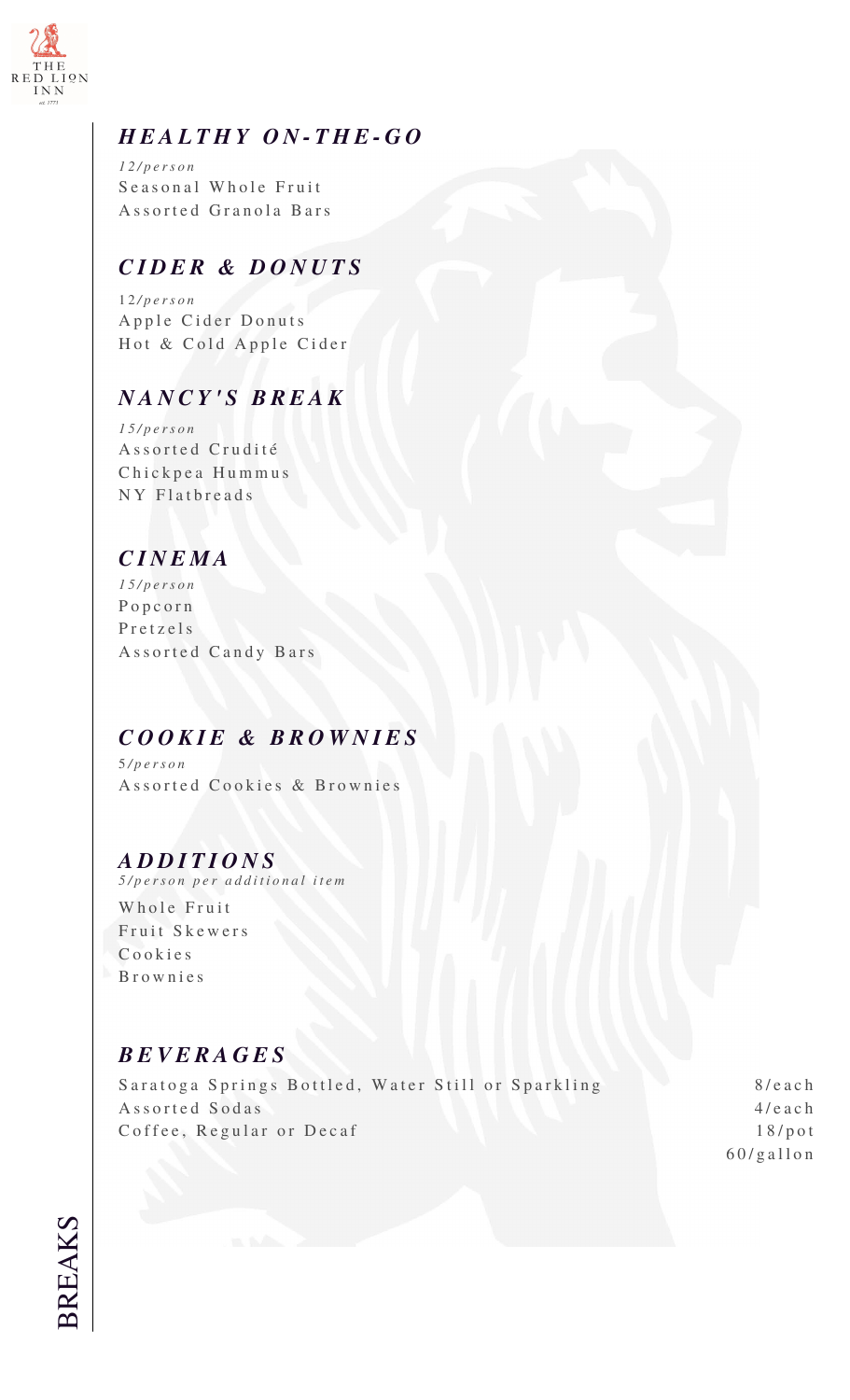

## *S A L A D S*

*1 2 / p e r s o n* Artisanal Greens, Arugula, Romaine; Croutons, Sunflower Seeds, Tomatoes, Cucumbers, Red Onion, Anchovies; Champagne Vinaigrette, Caesar Dressing

# *S O U P S*

*1 0 / p e r s o n* Seasonal Soup with Accompanying Garnish *1 2 / p e r s o n* New England Clam Chowder with Oyster Crackers *Both Soup & Salad, 16 or 18/person (soup or chowder)* 

## *B U I L D Y O U R O W N S A N D W I C H E S*

*3 5 / p e r s o n , S e r v e d w i t h C h i p s & C o o k i e s , C o f f e e & T e a* Sliced Turkey, Ham, Roast Beef, Tuscan Vegetables; Sliced Tomatoes, Pickles, Red Onion, Artisanal Greens, Sliced Cheddar, American, and Swiss Cheeses; White Bread, Wheat Bread, Kaiser Rolls, Wraps

# *C O M P O S E D S A N D W I C H E S*

*2 5 / p e r s o n , S e r v e d w i t h C h i p s & C o o k i e s , C o f f e e & T e a* Red Lion Inn Turkey Sandwich Roast Beef, Cheddar, Horseradish Cream, Caramelized Onions, Baguette Sliced Ham, Swiss, Garlic Dijonnaise, Arugula on Rye Bread Grilled Vegetables, Swiss, Red Pepper Coulis on a Kaiser Roll

# *E N T R É E S*

*Choose two 38/person, Choose three 45/person, Includes Chef's Choice of Starch & Seasonal Vegetable, Choice of Dessert, Coffee, Tea, and Assorted Soft Drinks* 

Grilled Chicken with Jus Jack's Pot Roast with Mushroom Gravy Grilled Salmon with Lemon Butter Caper Sauce Chicken Pot Pie Beer-Battered Haddock with Tartar Sauce

# *A D D I T I O N A L S I D E S*

*Choose two 12/person, Choose three 16/person* Pasta Salad Potato Salad Fruit Salad French Fries Cole Slaw Roasted Potatoes Seasonal Vegetables

#### *D E S S E R T S*

*1 0 / p e r s o n* Seasonal Fruit Cobbler Cookies & Brownies Chef's Choice Cupcakes 12/person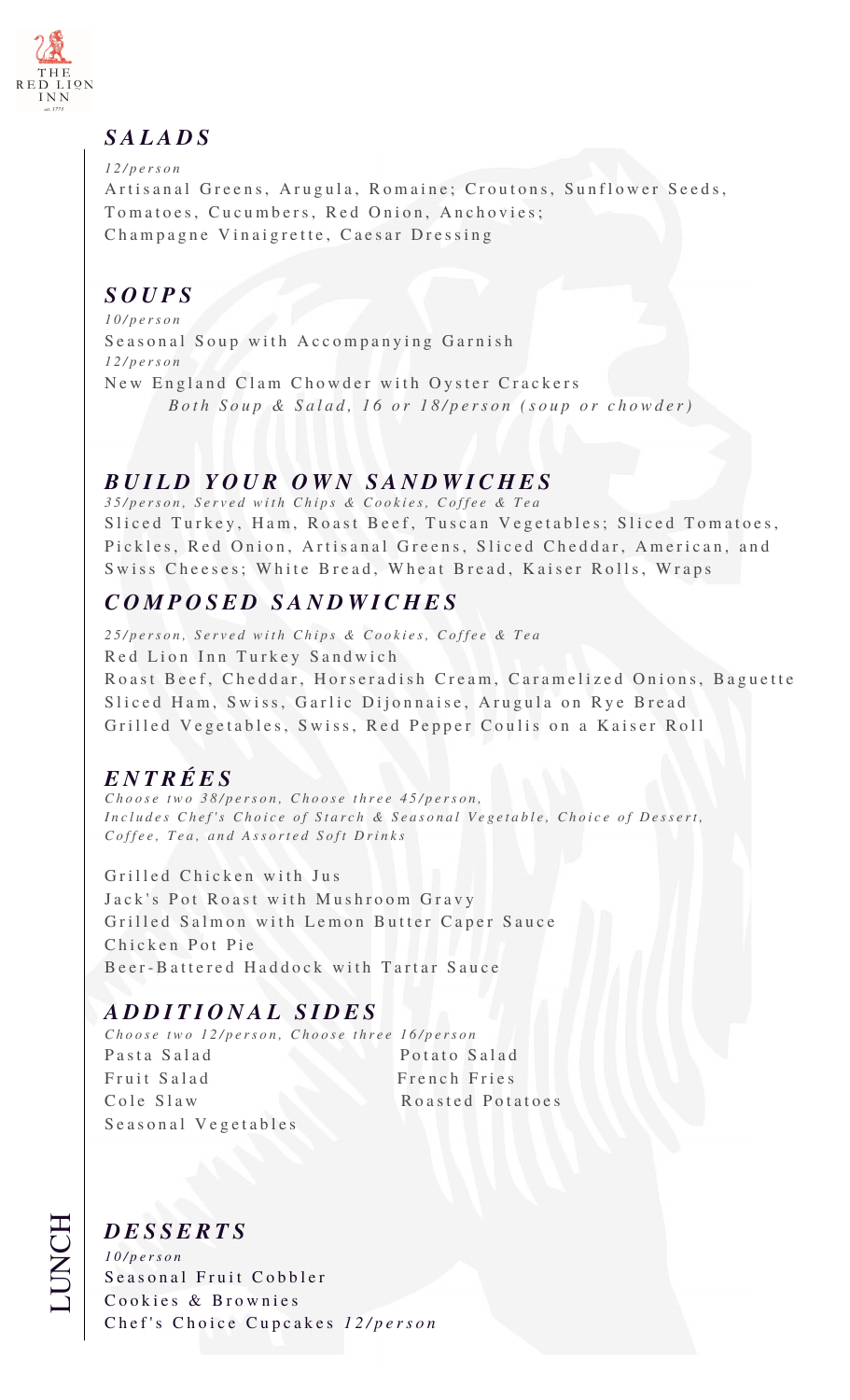

#### *H O T H O R S D ' O E U V R E S*

Stationary or Passed - minimum of 25 each

| $3/$ each |
|-----------|
| $3/$ each |
| $3/$ each |
| $4/$ each |
| $5/$ each |
| $5/$ each |
| $5/$ each |
|           |

## *C O L D H O R S D ' O E U V R E S*

Stationary or Passed - minimum of 25 each

| Chilled Soup Shooter                   |           |
|----------------------------------------|-----------|
| Tomato Bruschetta                      | $3/$ each |
| Crudité Cup (Sliced Vegetables, Ranch) | $3/$ each |
|                                        | $3/$ each |
| Antipasto Skewer                       | $4/$ each |
| Shrimp Cocktail Shooter                | $4/$ each |
| NE Turkey Dinner Crostini              | $5/$ each |
|                                        |           |

## *P L A T T E R S*

*S t a t i o n a r y*

| Plowman's Platter                               |           |
|-------------------------------------------------|-----------|
| selection of assorted cured meats, cheeses,     | 13/person |
| olives, pickled & grilled vegetables            |           |
| Crudité                                         | 6/person  |
| fresh cut vegetables, dip                       |           |
| Freshly Cut Seasonal Fruit                      | 8/person  |
| selection of fresh cut seasonal fruit & berries |           |
| Cheese and Crackers                             | 10/person |
| selection of local and imported cheeses with    |           |
| crisp flatbread and crackers                    |           |

\*Before placing your order, please inform your server if a person in your party has a food allergy. These items are cooked to order and may be served raw or under-cooked. Consuming raw or under cooked meats, poultry, seafood, shellfish or eggs may increase your risk of food-borne illness.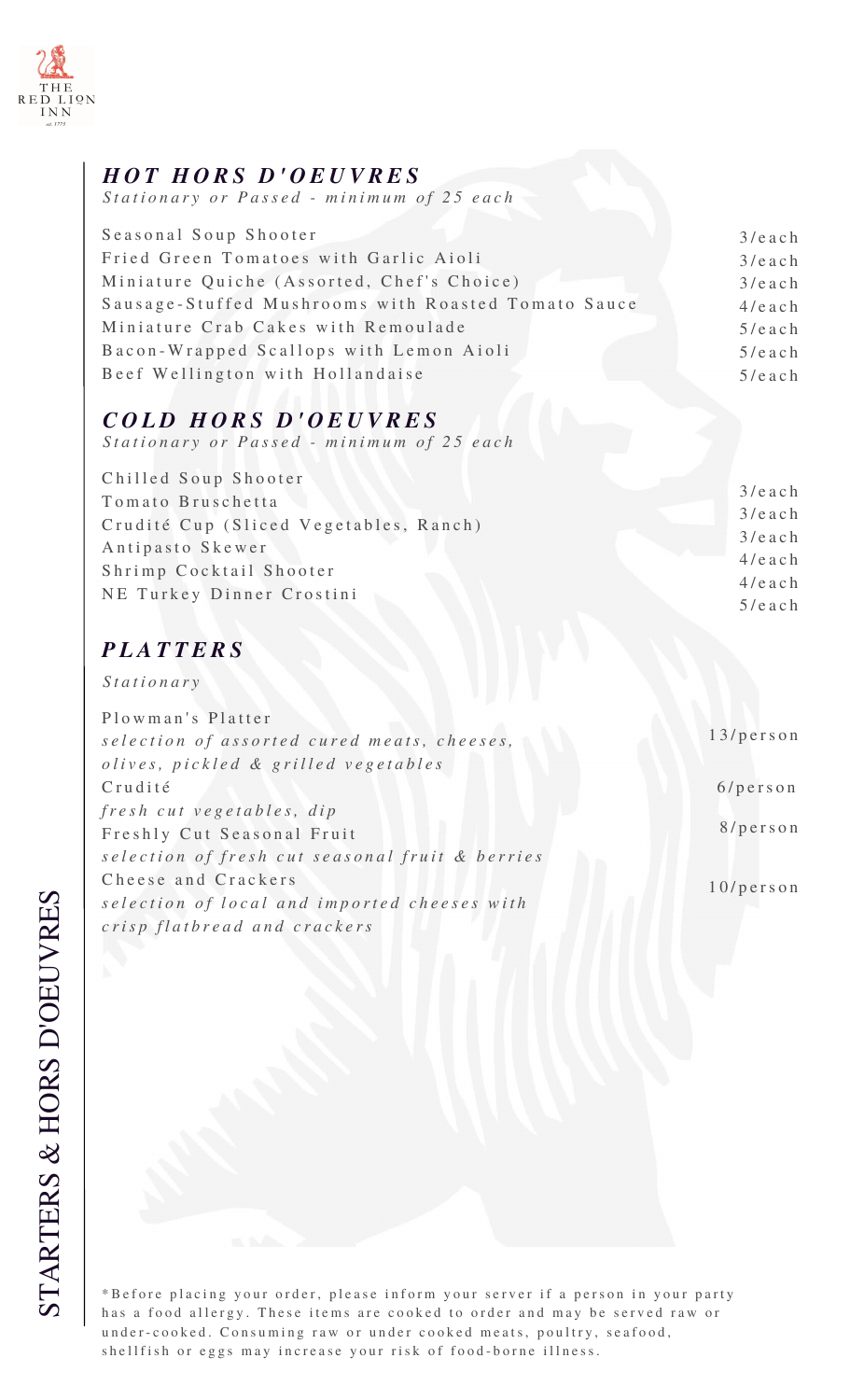

#### *S A L A D S*

*1 2 / p e r s o n* Artisanal Greens, Arugula, Romaine Croutons, Sunflower Seeds, Tomatoes, Cucumbers, Red Onion, A n c h o v i e s Champagne Vinaigrette, Caesar Dressing

## *S O U P S*

 $10$ /person Seasonal Soup with Accompanying Garnish  $12 / p$  erson New England Clam Chowder with Oyster Crackers *Both Soup & Salad, 16 or 18/person (soup or chowder)* 

# *E N T R É E S*

Turkey Breast with Turkey Gravy & Stuffing Jack's Pot Roast with Braised Vegetable Gravy Pan-Seared Faroe Island Salmon with Red Pepper Coulis Broiled Sole with Lemon Caper Sauce Herb-Marinated Grilled Chicken Breast with Lemon Butter Sauce Roasted Half Chicken with Truffle Chicken Jus Dijon-Crusted Roasted Pork Loin with Pan Jus Braised Short Ribs with Onion Glaze Seasonal Vegetarian Offering Strip Steak with Sauce Choron *add 10/person* Prime Rib, Demi & Horseradish Cream, Popovers add 15/person *Choice of two 48/person; Choice of three 55/person Includes Chef's Choice of Starch & Seasonal Vegetable, plus choice of dessert, coffee & tea, and assorted soft drinks* 

# *C A R V I N G S T A T I O N*

*6 0 / p e r s o n p l u s 7 5 f o r s t a t i o n a t t e n d a n t* Classic Prime Rib, Turkey, Leg of Lamb, or Ham; Rolls, Horseradish Cream, Pan Jus, Green Beans and Mashed Potatoes

# *A D D I T I O N S*

*Choice of two 14/person, Choice of three 18/person* Grilled Vegetable Medley Buttered Green Beans Roasted Carrots Rosemary Red Bliss Potatoes Mashed Potatoes Jasmine Rice

# *K I D ' S C O R N E R*

*1 8 / c h i l d , m e n u f o r c h i l d r e n 1 2 a n d u n d e r*

Chicken Tenders French Fries Buttered Pasta Fruit Salad

## *D E S S E R T S*

*Choose one option, add 7 for choice of two* 

Red Lion Inn Apple Pie New York Style Cheesecake with Berry Compote Warm Fruit Crisp with Whipped Cream Flourless Chocolate Cake Traditional Tiramisu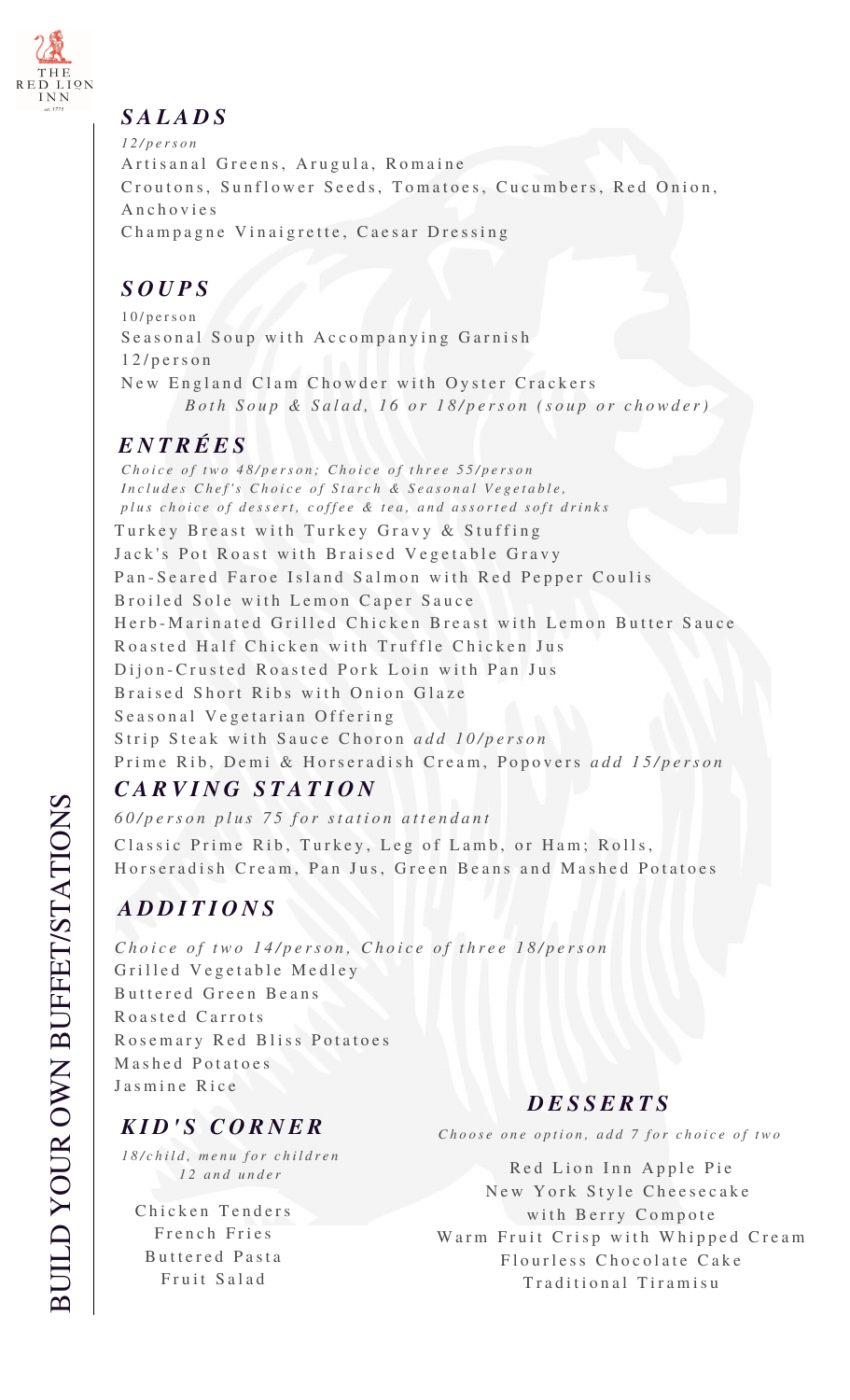

#### *S A L A D*

*B u i l d Y o u r O w n 1 2 / p e r s o n*

Artisanal Greens, Arugula, & Romaine Croutons, Sunflower Seeds, Tomatoes, Cucumbers, Red Onion, Anchovies, Champagne Vinaigrette & Caesar Dressing

*C o m p o s e d 1 2 / p e r s o n - C h o i c e o f O n e S a l a d* Arcadian Greens - Sunflower Seeds, Tomatoes, Cucumbers, Red Onion, Champagne Vinaigrette Caesar Salad - Romaine, Parmesan Cheese, Pittsfield Rye Garlic Croutons, White Anchovies, Caesar Dressing Arugula - Dried Cranberries, Bleu Cheese, Balsamic Vinaigrette, Smoked Almonds Add Chicken 7/person, Add Salmon 10/person, Add Shrimp10 /person

## *S O U P*

*C h o i c e o f O n e* Soup of the Day 10/person s erved with accompanying garnish New England Clam Chowder 12/person New England Classic served with Oyster Crackers

#### *BOTH SOUP & SALAD, 16 OR 18/PERSON ( S O U P O R C H O W D E R ) ; A S E N T R É E S T A T I O N 2 2 O R 2 4*

#### *P A S T A*

*40/person, plus 60 for a station attendant* Pasta - Cheese Tortellini, Penne, or Spaghetti Sauces - Marinara, Cream Sauce, Olive Oil Toppings - Shallots, Garlic, Tomatoes, Peppers, Olives, Scallions, Grilled Chicken, Ground Beef, Shrimp

## $F$ *REEDOM FROM WANT*

*5 0 / p e r s o n* Slow-Cooked Turkey Breast Turkey Gravy S tu f f i n g Buttered Green Beans Roasted Carrots Mashed Potatoes Cranberry Sauce

# *F A R E A S T C O A S T*

*5 0 / p e r s o n* General Tso's Chicken Steamed Buns Pot Stickers Fried Rice, Choice of: Tofu, Chicken, or Shrimp Pad Thai Stir-Fried Sesame Vegetables